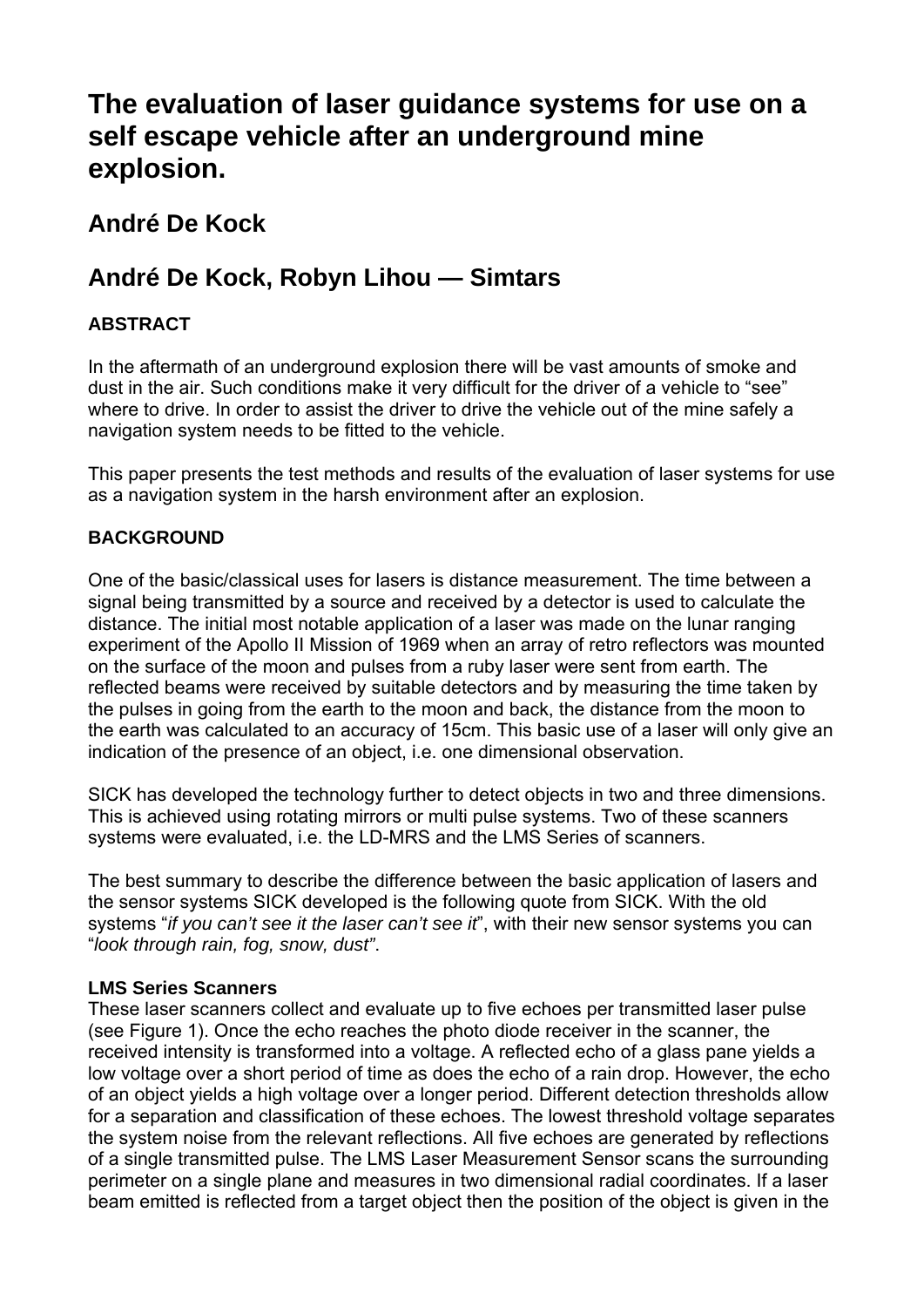form of distance, direction and angle. The measuring scanner collects the laser pulse reflections, processes the information, classifies the reflections and issues the data. The process is illustrated in [Figure 1](#page-1-0).



#### <span id="page-1-0"></span>**LD-MRS Scanners**

The scanner was developed by Ibeo for use on vehicles, to cope with harsh environments, for example rain, dust, fog and snow. The vehicle's pitching motion posed a challenge to sensors installed on a vehicle. An incorrect measurement can easily occur, for example, if a measurement is taken as a tire hits a pothole. The system could lose sight of relevant objects as a result ([Figure 2\)](#page-1-1).



<span id="page-1-1"></span>To prevent objects remaining undiscovered SICK is using a four layer technology in their most advanced laser scanners. These scanners measure simultaneously with four layers – which are important to compensate for the pitching movement of equipment or to detect slopes, cliffs, potholes, rocks and ditches. The scanner splits two laser beams into four vertical layers. Distance measurements are taken independently for each of these layers with a total aperture angle of 3.2°. This allows pitching of the vehicle, caused by an uneven surface or driving manoeuvres such as braking and accelerating, to be compensated for. The principal is demonstrated in [Figure 3](#page-2-0).

# **EVALUATION PROCESS**

To comply with requirements, previously identified, the navigation system had to comply with the following specifications. The specifications were set as the base line for testing of the different laser systems: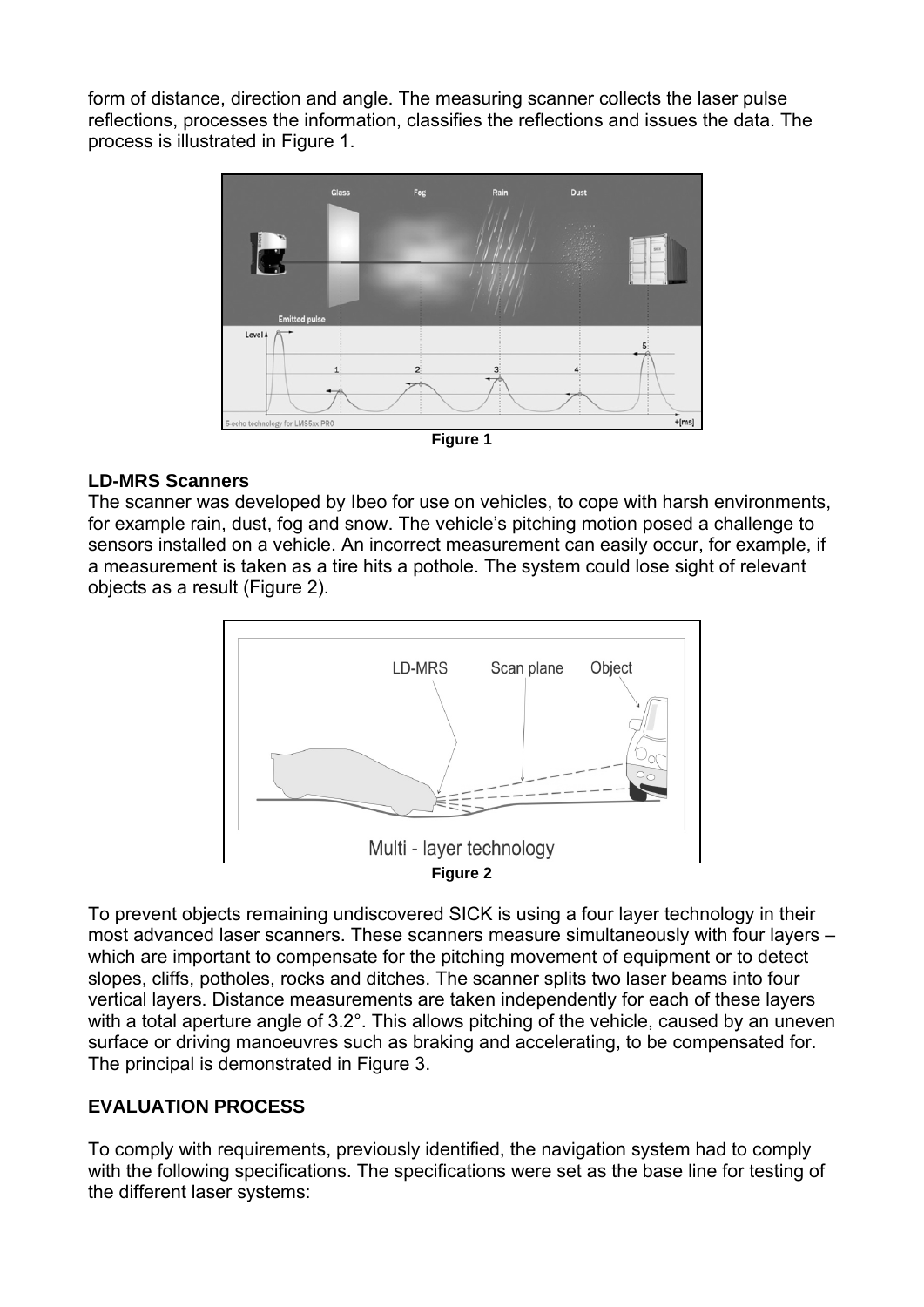

#### <span id="page-2-0"></span>**Testing Specifications**

- i. The system had to detect objects at a distance of 30 m. This would allow the vehicle travelling at 10 km/h to stop in time.
- ii. The system had to operate in dust and smoke. The dust had to be small (micro meter range) to allow it to be suspended in air and simulate the dust that would be expected in the air after an explosion; larger particle sizes would fall out quickly. The smoke simulated had to be black (belts & oil) and white (wood). It was felt that the use of theatrical smoke was not appropriate as it would not contain the heat element usually associated with the smoke from fires.
- iii. The targets the laser had to detect were a rock shape about 0.5 m high ([Figure 4\)](#page-2-1) and a human, height 165 cm [\(Figure 5](#page-3-0)).
- iv. The laser systems had to be able to operate in an explosive atmosphere. To achieve this it was decided to mount the laser system in a flame proof enclosure. To simulate this, the lasers were tested from behind a lexan window. The type of window was tested in flameproof enclosures before.
- v. The cost of the system had to be less than the cost of a vehicle and it should be a off the shelf solution.



**Figure 4 Rock shape "Rock"** 

#### <span id="page-2-1"></span>**Test setup and methods**

To address the specifications, three test areas were setup. The first area (Open air) was used to investigate the effect of the lexan window on the performance of the lasers. The second area (Shed) was setup to evaluate the performance of the lasers in smoke. The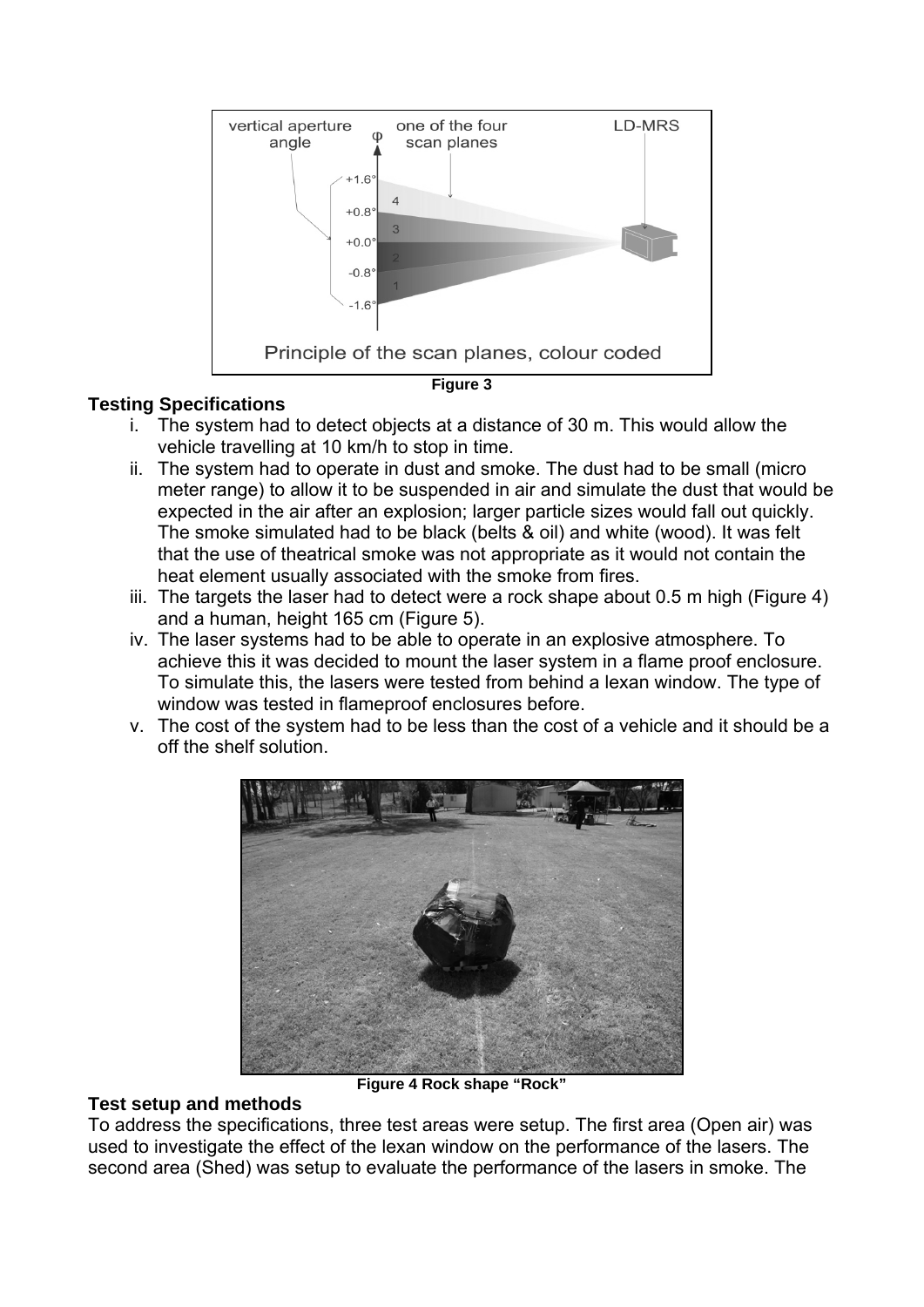last area (Container) was prepared to determine the performance of the lasers in a dusty environment. The three areas are discussed in more detailed below:



**Figure 5 Average human "Fred"** 

- <span id="page-3-0"></span>i. *Open Air.* A 40 m x 40 m square grid pattern, marked in 1 m squares, was marked on a flat open area. The targets were mounted to a skid, to which ropes were attached. Using two operators allowed movement of the skid in a forward and reverse direction, allowing positioning on each cross point on the grid. Once the targets were at a reference point a reading was taken and the targets moved to the next point. This process was repeated for all the reference points on the grid.
- ii. **Shed.** These tests were conducted in a 33.5 m x 7 m x 2.7 m shed. In the shed 4 tracks, 1 m apart, were mounted on the floor. Some of the existing infrastructures were left in the shed. The whole area was enclosed to minimise the amount of smoke escaping during the testing. Castor wheels and guides for the tracks were attached to the skid. The rope was used to move the skid, with the targets, along the tracks. The targets were moved along the tracks and observations recorded at 1 meter intervals.

White smoke was generated by burning wet wood and smothering the fire when it turned into a fire consisting mostly of flames. The black smoke was the result of burning a diesel and petrol mix. Testing was conducted with the lights in the shed switched on and off.

**iii. Container** Three hi-cube shipping containers were joined and sealed, resulting in a 36 m x 2.5 m x 2.9 m area. The dust testing was undertaken in this area. A single track was mounted in the centre of the containers, for the skid to move along. At the end of the containers an EXIT light was placed on the floor. At the same location a "C" (450 mm x 350 mm) marked on a cardboard and illuminated by 2 cap lamps were installed for some of the tests**.** 

Coal dust with a mean particle size of 25  $\mu$ m and a concentration of 60 g/m<sup>3</sup> were used for the test. Dust trays were suspended from the ceiling of the containers and were operated by a carrier pipe which could be rotated to invert the trays and drop coal dust. Air pipes were setup on the floor at each side of the container. The air pipes carried air from a compressor at a pressure of approximately 120 psi. The air was used to thoroughly mix, and keep the coal dust particles suspended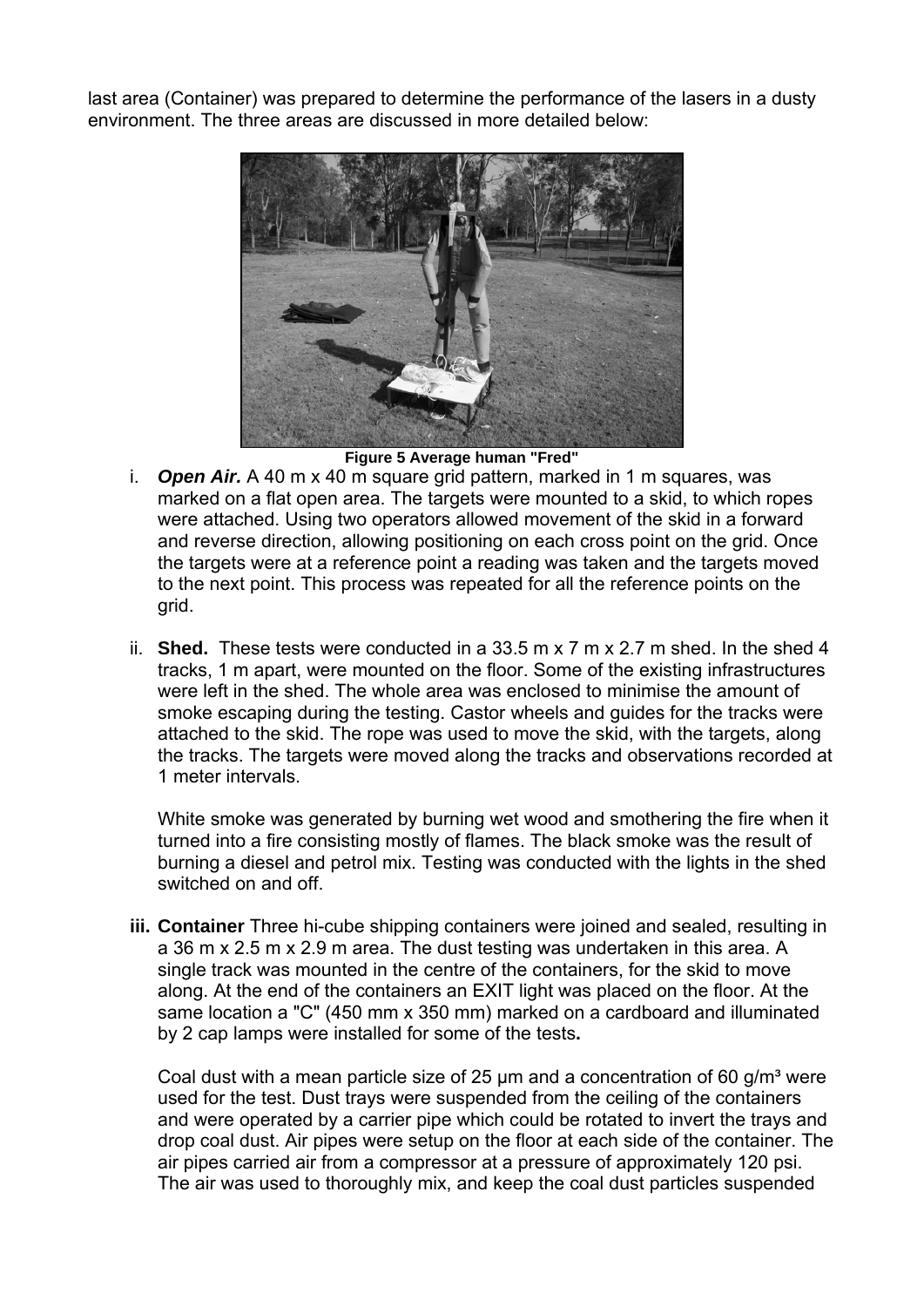for the length of each test. Both the targets were used and moved along the track. Observations were made at each meter along the track.

# **RESULTS AND DISCUSSIONS**

# **Open Air**

The aim of the tests was to determine whether the laser detected the targets at each of the reference points on the grid. The process was repeated with and without the lexan window.

The first testing was with the LMS151 laser. In both instances, with "Fred" and the "Rock" as targets, there was a dead band in front of the sensor. As this is the area of interest for use on the escape vehicle, it was, therefore, decided not to further investigate the LMS151 for use with a lexan window, smoke and dust.

The LMS511 HR was evaluated with and without the lexan window. The results with "Fred" as the target are presented in [Figure 6.](#page-4-0) The larger area is the result without the lexan window and the smaller area is the result with the lexan window in front of the laser.



**Figure 6 LMS511 HR; Lexan, "Fred"** 

<span id="page-4-0"></span>Simular detection patterns were recorded from testing with the "Rock" as the target and using the LMS511 SR laser with both targets.

Based on the result that there were not large differences between using the lexan window and not using the lexan window, it was decided to use the lexan window in all the remaining evaluations and not continue testing without the lexan window. This resulted in reducing the testing time.

The detection patterns measured for the LD-MRS laser, from behind the lexan window, with both targets, was simular to those measured for the LMS511 laser.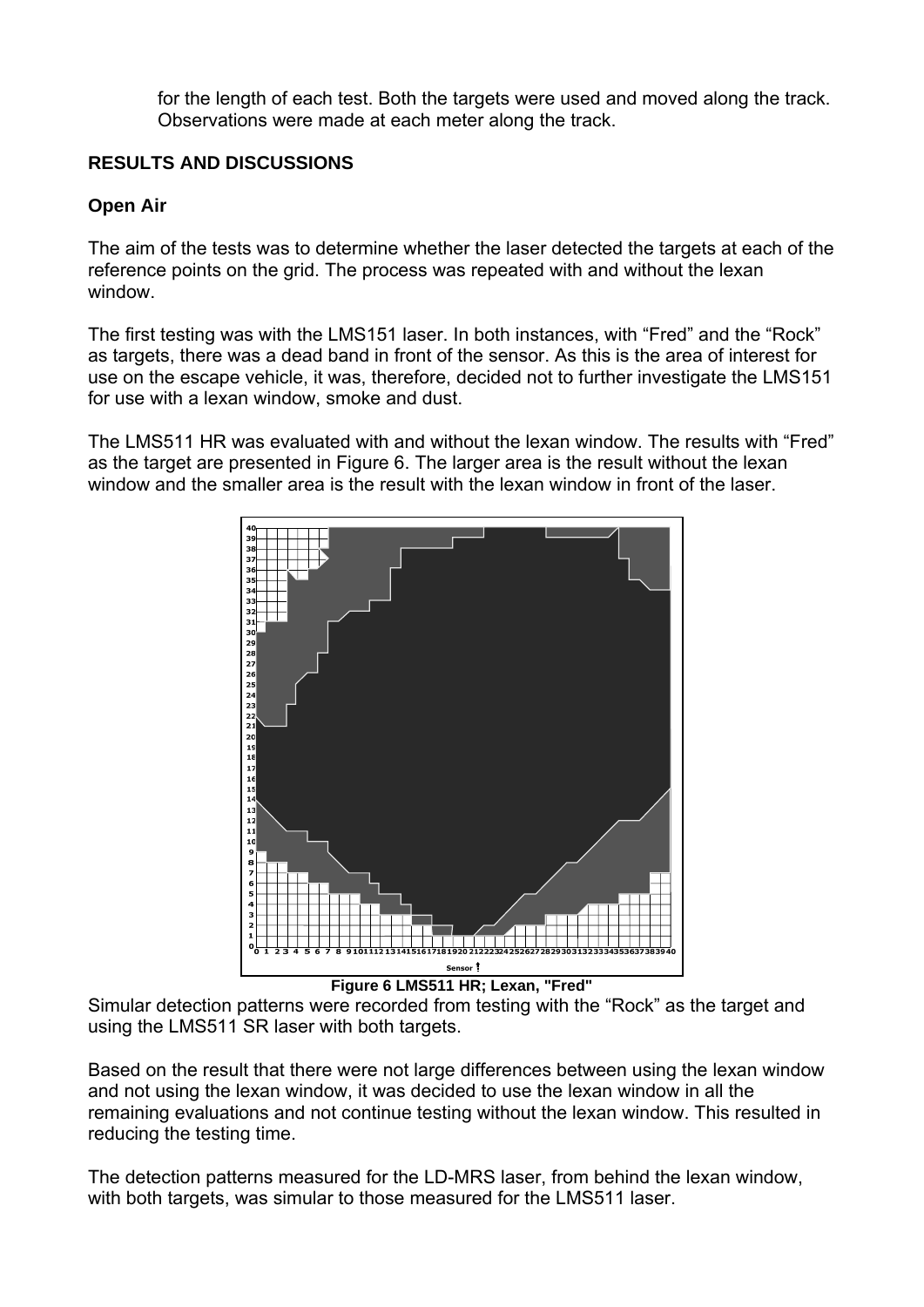## **Shed**

All the tests in the shed were conducted with the lasers mounted behind the lexan window. The first series of tests was to determine the effect of florescent lights on the performance of the lasers. Results obtained for the LMS511 laser with "Fred" as the target and the light on are presented in [Figure 7](#page-5-0). Results recorded for the same measurements except the lights turned off are presented in [Figure 8](#page-5-1). Using the "Rock" as a target the measurements were repeated and are presented in [Figure 9](#page-5-2) and [Figure 10.](#page-5-3) The same trend was recorded for tests with the LD-MRS laser, for both targets.

The outcome of this series of tests proved the lights did not have any influence on the performance of the lasers.

<span id="page-5-1"></span><span id="page-5-0"></span>

**Figure 10 LMS 511 "Rock" Lights Off** 

<span id="page-5-3"></span><span id="page-5-2"></span>The second series of tests in the shed was to determine the effect of "white" and "black" smoke on the performance of the different lasers. Results of the testing for the "Lights On" were used as the "reference" pattern for the smoke testing. Smoke, white and black was generated at one end of the shed. The smoke generation continued until the smoke started leaking from the opposite end of the shed. In addition the image from a video camera installed in the shed was used to determine the density of the smoke. The measurements was started when the video image was limited. Targets were moved along the tracks and the results recorded at 1 meter intervals.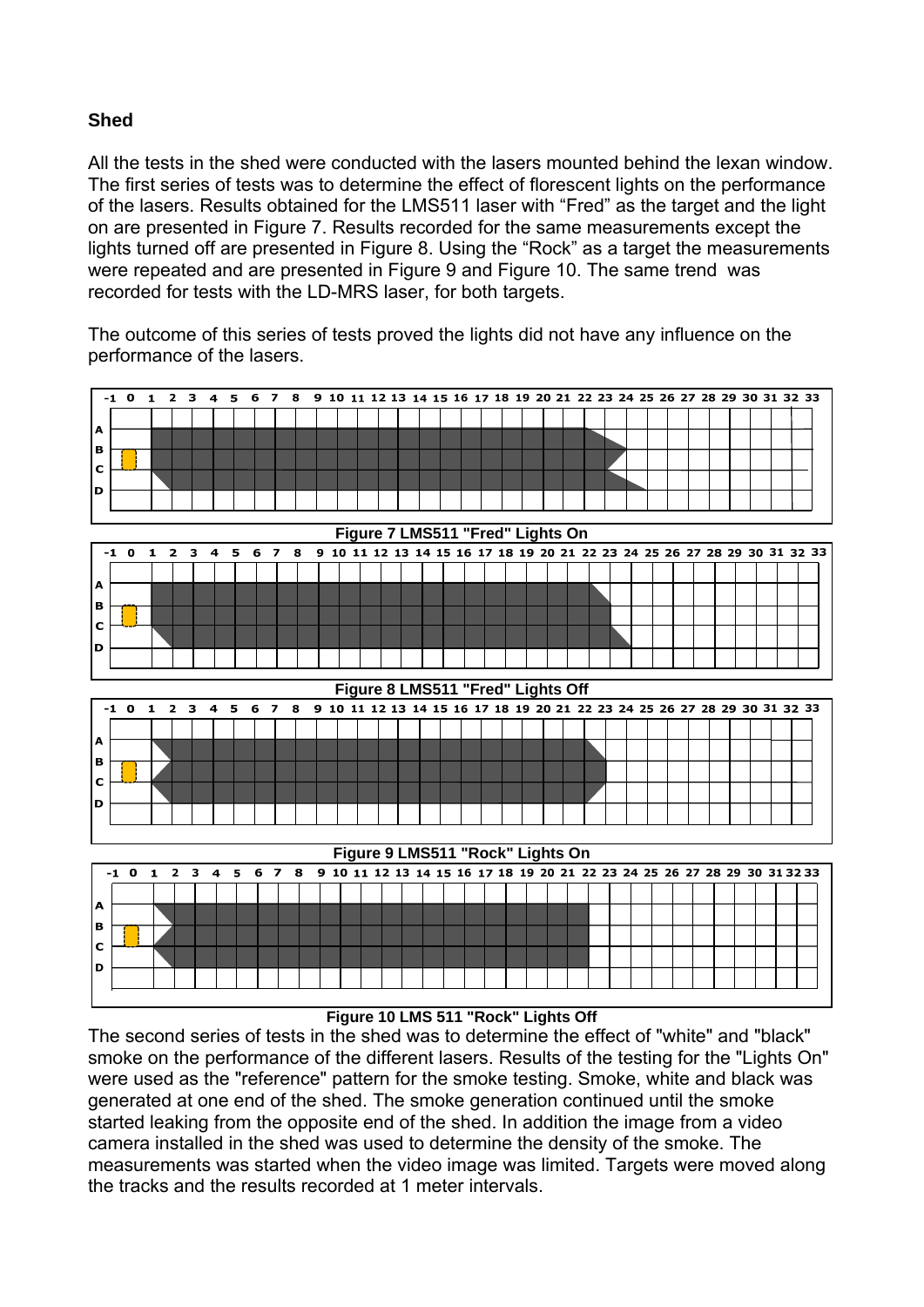The results for the LMS511 laser and "Fred" as target, are presented in [Figure 11.](#page-6-0) The figure contains the reference (largest grey area), white smoke (light grey area) and black smoke (small dark grey area) results.

Results along the "D" track, for the white smoke test, could not be recorded as the connection to the laser was damaged when moving the sled from the "C" track to the "D" track. With the shed filled with white smoke the detection range of the LMS511 laser (light grey area) slightly reduced compared to the reference range. Black smoke, (small dark grey area) however, considerably reduced the detection distance of the LMS511 sensor. The distance was reduced from 24 meters to approximately 5 meters.



<span id="page-6-0"></span>**Figure 11 LMS511 "Fred" Reference Test, White Smoke, Black Smoke**  The results for the LMS511 laser and the "Rock" as target, are presented in [Figure 12](#page-6-1). In the figure the reference, white smoke and black smoke are presented.

The detection range of the LMS511 laser (light grey area) slightly reduced a few meters compared to the reference range. Black smoke, (small dark grey area) however, considerably reduced the detection distance of the LMS511 sensor. The distance was reduced from 23 meters to approximately 4 meters.



**Figure 12 LMS511 "Rock" Reference Test, White Smoke, Black Smoke** 

<span id="page-6-1"></span>Results obtained using " Fred" as a target and the LD-MRS laser is presented in [Figure](#page-6-2)  [13](#page-6-2). With the large grey area as the reference, white smoke the light grey area and black smoke the small dark grey area. The detection range of the LD-MRS laser reduced from 30 meters down to 18 meters in the white smoke. With the black smoke the range reduced even further down to 4.5 meter. No results were recorded along the "D" track as the electrical connection to the laser was damaged when moving the skid from track "C" to track "D".



**Figure 13 LDMRS "Fred" Reference Test, White Smoke, Black Smoke** 

<span id="page-6-2"></span>The results for the LD-MRS laser and the "Rock" as target, are presented in [Figure 14.](#page-7-0) In the figure the reference is presented by the large grey area, the white smoke by the light grey area and the black smoke is presented by the small dark grey area.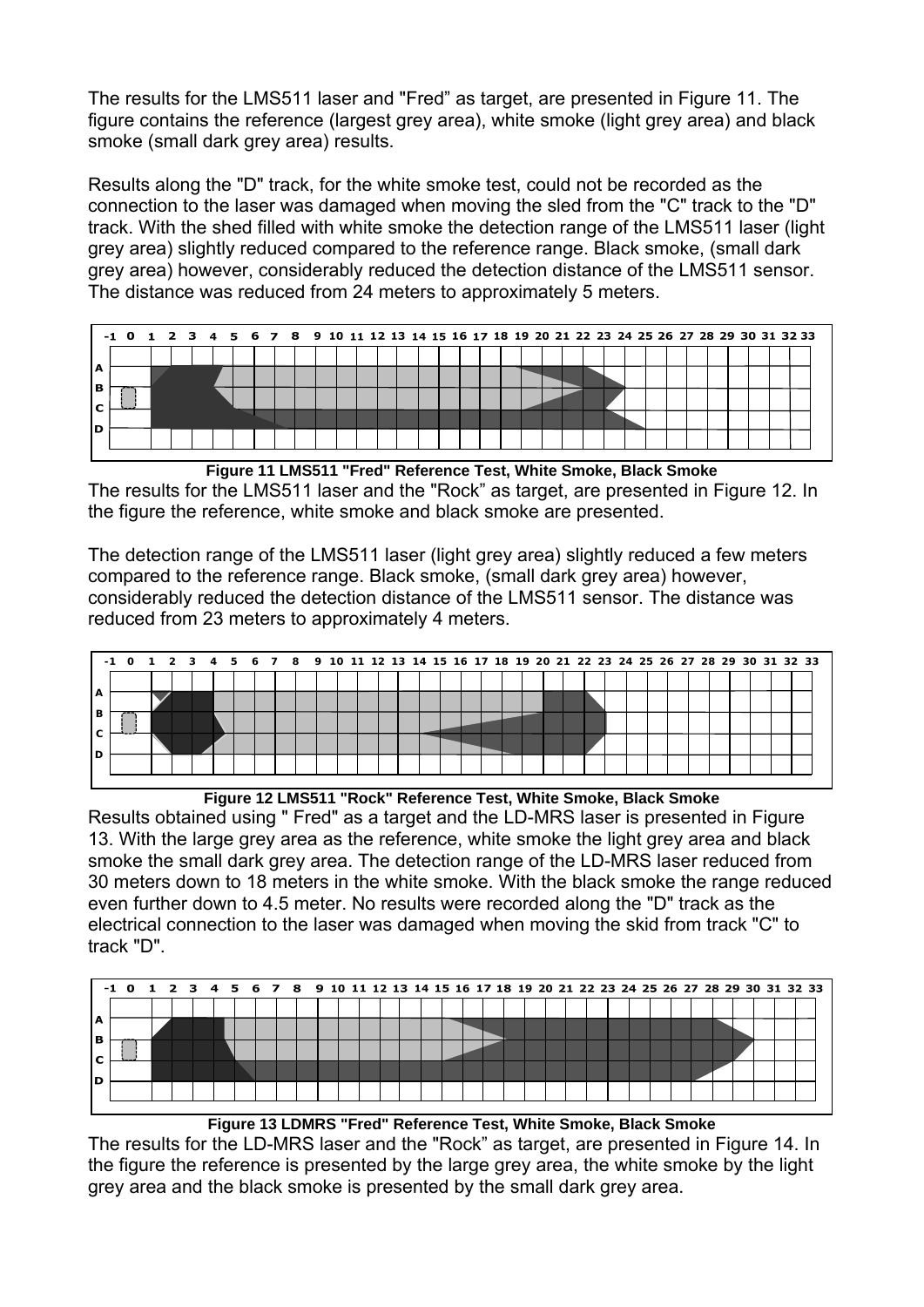With the white smoke in the shed the detection range of the LD-MRS laser and the "Rock" as target (light grey area) reduced from 28 meters to about 14 meters. Black smoke, (small dark grey area) further reduced the detection distance of the LD-MRS laser to approximately 3 meters.



**Figure 14 LD-MRS "Rock" Reference Test, White Smoke, Black Smoke** 

# <span id="page-7-0"></span>**Containers**

Testing of the lasers was conducted from behind the lexan window. As with the previous two series of tests a reference pattern was established for each laser type and the two targets, "Fred" and the "Rock". The targets were moved along the track on the floor and measurements recorded at 1 meter intervals. As a result of space limitations only one track was used in the containers.

[Figure 15](#page-7-1) is the reference obtained with the LD-MRS laser and "Fred" as the target and [Figure 16](#page-7-2) the reference with the "Rock" as the target.

<span id="page-7-1"></span>

#### **Figure 16 LD-MRS "Rock" Reference Test**

<span id="page-7-2"></span>References patterns measured with the LMS511 laser and the two targets are presented in [Figure 17](#page-7-3) and [Figure 18](#page-7-4).

<span id="page-7-3"></span>

#### **Figure 18 LMS511 "Rock" Reference Test**

<span id="page-7-4"></span>The same reference patterns, for both targets and lasers, were measured when the EXIT light and the illuminated "C" was installed at the end of the containers.

Measurements for test with the LMS511 laser and "Fred" as target in dust filled containers are presented in [Figure 19](#page-8-0). Results with the EXIT light and illuminated "C" is presented in [Figure 20](#page-8-1).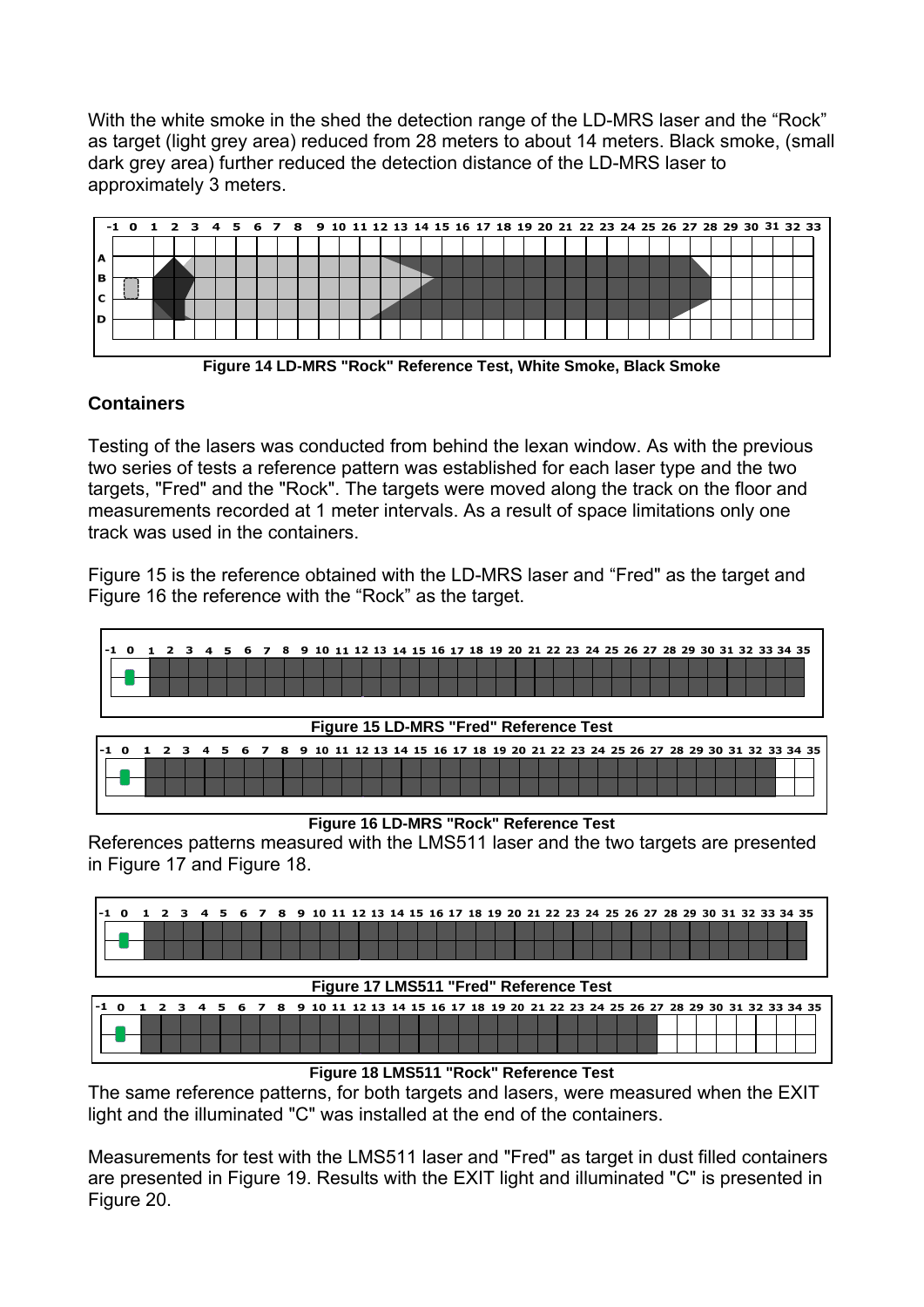

#### **Figure 19 LMS511 "Fred" Reference Test and Dust**

<span id="page-8-0"></span>

| -1 0 1 2 3 4 5 6 7 8 9 10 11 12 13 14 15 16 17 18 19 20 21 22 23 24 25 26 27 28 29 30 31 32 33 34 35 |  |  |  |  |  |  |  |  |  |  |  |  |  |  |  |  |  |  |
|------------------------------------------------------------------------------------------------------|--|--|--|--|--|--|--|--|--|--|--|--|--|--|--|--|--|--|
|                                                                                                      |  |  |  |  |  |  |  |  |  |  |  |  |  |  |  |  |  |  |
|                                                                                                      |  |  |  |  |  |  |  |  |  |  |  |  |  |  |  |  |  |  |
|                                                                                                      |  |  |  |  |  |  |  |  |  |  |  |  |  |  |  |  |  |  |

**Figure 20 LMS511 "Fred" Reference Test, Dust, EXIT light +"C"** 

<span id="page-8-1"></span>Results of testing the LD-MRS laser with "Fred" As target in the dust filled containers are presented in [Figure 21](#page-8-2) and [Figure 22](#page-8-3) 



**Figure 21 LD-MRS "Fred" Reference Test and Dust** 

<span id="page-8-2"></span>

|  |  |  |  |  |  | $-1$ 0 1 2 3 4 5 6 7 8 9 10 11 12 13 14 15 16 17 18 19 20 21 22 23 24 25 26 27 28 29 30 31 32 33 34 35 |  |  |  |  |  |  |  |  |  |  |  |
|--|--|--|--|--|--|--------------------------------------------------------------------------------------------------------|--|--|--|--|--|--|--|--|--|--|--|
|  |  |  |  |  |  |                                                                                                        |  |  |  |  |  |  |  |  |  |  |  |
|  |  |  |  |  |  |                                                                                                        |  |  |  |  |  |  |  |  |  |  |  |

**Figure 22 LD-MRS "Fred" Reference Test, Dust, EXIT light +"C"** 

<span id="page-8-3"></span>Using the "Rock" as a target and the LMS511 in the dust filled containers the results in [Figure 23](#page-8-4) were measured. Adding the EXIT light and illuminated "C" resulted in the detection pattern presented in [Figure 24](#page-8-5). The results from tests under the same conditions but using the LD-MRS laser are presented in [Figure 25](#page-8-6) and [Figure 26.](#page-8-7)

<span id="page-8-4"></span>

**Figure 25 LD-MRS "Rock" dust** 

<span id="page-8-6"></span><span id="page-8-5"></span>

| 1-1 O |  |  |  |  |  |  |  |  |  |  |  |  |  |  |  | 1 2 3 4 5 6 7 8 9 10 11 12 13 14 15 16 17 18 19 20 21 22 23 24 25 26 27 28 29 30 31 32 33 34 35 |  |
|-------|--|--|--|--|--|--|--|--|--|--|--|--|--|--|--|-------------------------------------------------------------------------------------------------|--|
|       |  |  |  |  |  |  |  |  |  |  |  |  |  |  |  |                                                                                                 |  |
|       |  |  |  |  |  |  |  |  |  |  |  |  |  |  |  |                                                                                                 |  |

#### **Figure 26 LD-MRS "Rock" Dust, EXIT light + "C"**

<span id="page-8-7"></span>Without any dust both the lasers could detect "Fred" at a distance of 35 m. With the "Rock" as target the reference distance reduced to 33 meters for the LD-MRS laser and 27 meters for the LMS511 laser. With "Fred" as the target and in the dust filled containers the detection range of the LMS511 laser reduced by 30 meters to only 5 meters and for the LD-MRS it reduced even more to only 3.5 meters. When the EXIT light and illuminated "C" was installed at the far end on the containers the detection distances were not as severely effected as the LMS511 reached a distance of 12 meters while the LD-MRS reached 4